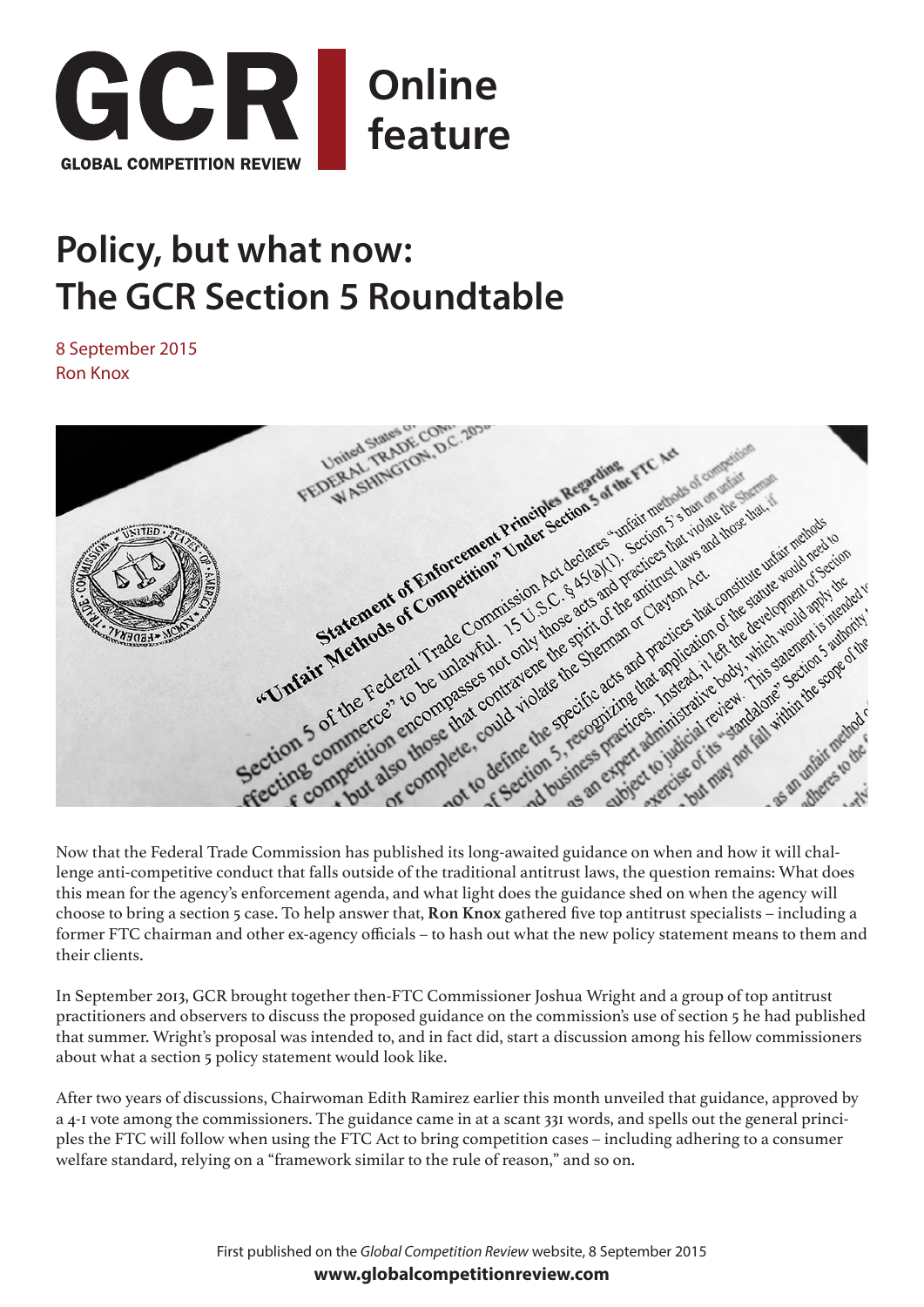



Left to right: Jon Leibowitz, Lisa Kimmel, Will Tom, Bill Blumenthal, and Joel Chefitz

Now, five antitrust practitioners with an intimate familiarity with the years-long Section 5 debate join us to discuss what the guidance means, both to the agency, and to practitioners and their clients. Our panel includes Davis Polk partner Jon Leibowitz, a former FTC Chairman and a participant in our first section 5 roundtable in 2013; Lisa Kimmel, a senior counsel at Crowell & Moring and a former attorney advisor to Chairwoman Ramirez; Will Tom, who served as FTC general counsel before joining Morgan Lewis; Sidley Austin partner Bill Blumenthal, who also served as general counsel at the commission; and Joel Chefitz, the co-chair of the Chicago antitrust group and Mc-Dermott Will & Emery.

**Ron Knox:** Lisa, if you can, why don't you get us started, and share how you think this new policy statement will affect enforcement, and decision-making, inside the agency.

**Kimmel:** Ron, thanks for including me in the chat. Happy to get things started. As we all know, the question of whether the agency should issue a statement describing its section 5 authority has been on the table for a long time. Perhaps it has gotten more attention than it deserved, depending on your point of view. So I think it was an achievement for the commission as an institution to issue this statement on a bipartisan basis. However, I think the statement is very much in line with what the chairwoman said she would support. It describes how the agency has used its standalone section 5 authority in recent history in very broad terms.

In my view, by tying section 5 enforcement to likely competitive harm, it doesn't go beyond what the commission has stated in other documents, including (if anyone was looking in the most unlikely of places) the recently updated Fred Meyer Guides. So I don't expect any practical change in how the agency approaches enforcement.

**Blumenthal:** Picking up on Lisa's formulation, I'm in the camp that says: The question of the need for a statement on section 5 authority has gotten more attention than it deserved. I've been in that camp for a long time.

We've done fine for a century without a detailed statement unpacking the scope of section 5. The combination of the broad reading in Sperry & Hutchinson, the limiting principles found in Official Airline Guides, Ethyl, and Boise Cascade, and the many forms of guidance provided by the agency in speeches, complaints, analyses to aid public comment, and other megaphones have been adequate over the course of my professional lifetime to enable practitioners as a practical matter to provide adequate guidance to clients, given the inherent ambiguities not only in section 5, but also in the Sherman and Clayton Acts. The section 5 statement doesn't materially reduce ambiguity or enhance clarity, but I don't know that it's realistic to assume that those outcomes could have been achieved. They certainly couldn't have been assured – one needs only look to the large number of guidelines and policy statements that aren't particularly helpful in assisting the public.

> First published on the *Global Competition Review* website, 8 September 2015 **[www.globalcompetitionreview.com](http://globalcompetitionreview.com/features/article/39433/policy-now-gcr-section-5-roundtable/)**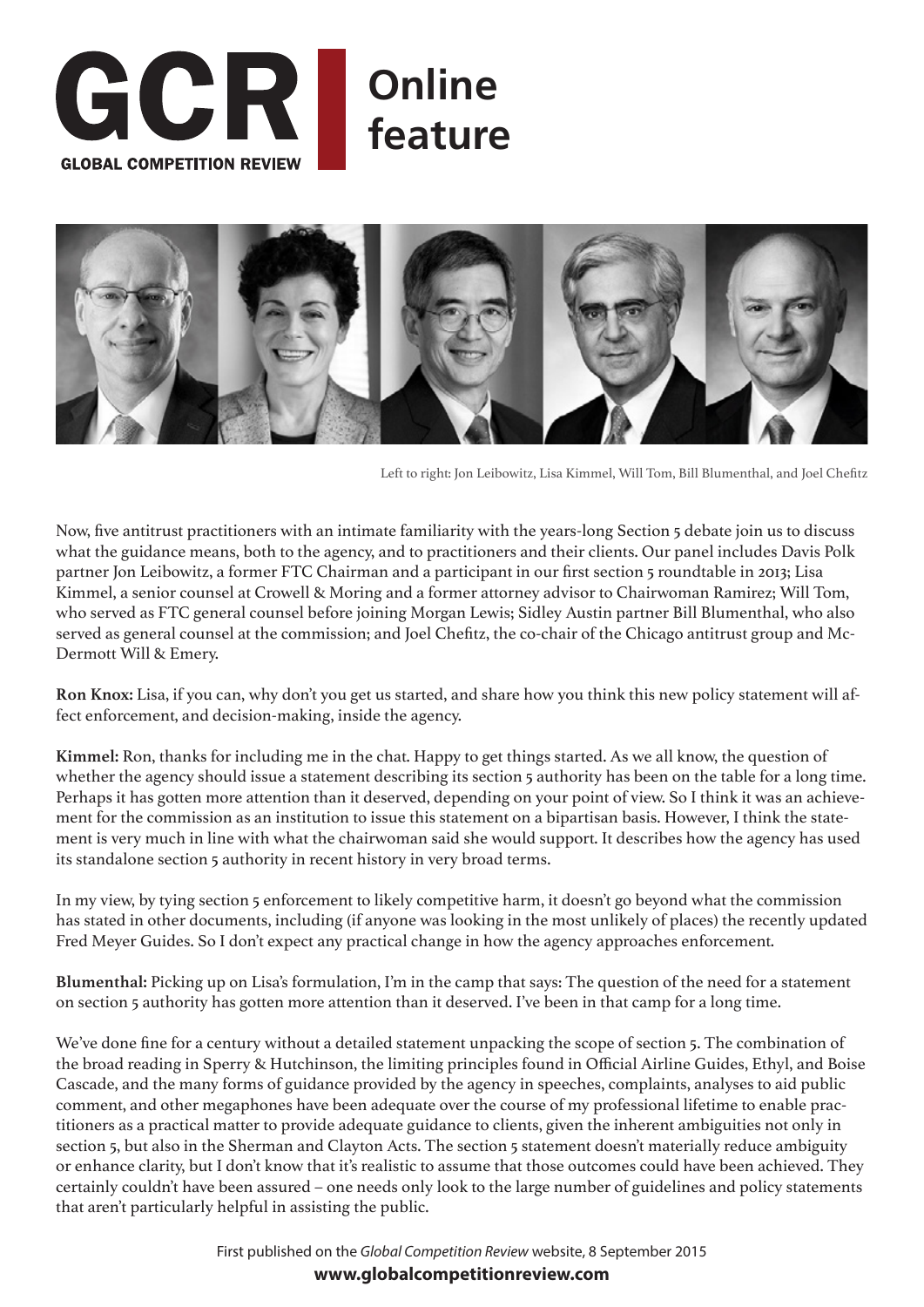

From my perspective, the main benefit of the section 5 statement and its accompanying day-of-release materials may be in the careful phrasing to help the public (including many practitioners) understand that everything the FTC does is under section 5, that the FTC's powers as to the Sherman and Clayton Acts are via the incorporation of those acts into the scope of section 5 by virtue of judicial interpretation, and that the real dispute is the breadth of the margin under section 5 beyond the Sherman and Clayton Acts. The popularisation of the term "standalone authority" to describe that margin is one of the statement's main accomplishments. I'll let the next round of commentators offer views on whether that accomplishment was worth all the shouting.

**Tom:** I agree with Bill that popularisation is one of the statement's main accomplishments, but I wouldn't focus on popularisation of the term "standalone authority." Much of the shouting has come from the fact that the general public seems to have had no idea that the FTC was already focusing on economic effect as the touchstone of section 5. For those who feared that the FTC would challenge as "unfair" any conduct that violated three commissioners' subjective sense of ethics or morals, the statement came as reassurance.

For those who actually practised in the antitrust area and were familiar with the commission's thinking, there may have been a bit of surprise and puzzlement that what was in the commission statement even needed to be said. Certainly there seems to be widespread agreement that it signals no change in enforcement policy or practice.

**Leibowitz:** Did the commission need to make a statement about "standalone" section 5 authority? Probably not. Is it planning to bring a case any time soon challenging a business practice as unethical or unscrupulous along the lines of Keppel & Brothers in the 1930s (prohibiting cash prizes in children's candy)? Unlikely. But there is certainly something admirable in the notion that an agency would place limits on the metes and bounds of its own authority – and in a largely bipartisan way.

Plus, for those who believe that "unfair methods of competition" is a licence for regulatory wilding – an accusation with which I very much disagree – there is a clear additional benefit: Every time the commission meets to consider bringing a standalone section 5 "unfair methods of competition" challenge, it will have to justify the case under the principles in the statement. The commission takes this kind of precedent very seriously and at every level – staff, front office and commissioner – so my guess is that, while perhaps not necessary, the statement will nevertheless have enduring value.

**Chefitz:** I never worked for the FTC so let me offer an outsider's take on the new Statement and Bill's question.

I like the statement's brevity; no antitrust lawyer wants a cookbook. I like its importation of the rule of reason and the consumer welfare principle; they are familiar concepts, comfortable to any antitrust lawyer. I like the common law method of interpreting sparse governing documents – whether the Constitution or the Sherman Act. But does that analogy truly fit the commission's development of "unfair methods of competition" under section 5? In practice, is the statement correct the the FTC's application of section 5 is "subject to judicial review"? The vast majority of FTC cases under that prong of section 5 end in settlement and are never subject to judicial review. Those settlements reveal the commission's thinking and the results of arm's-length bargaining, but they are not adjudicative decisions and so do not contribute to the common law development of section 5.

Nor does reliance on "the spirit of the antitrust laws" offer much guidance on the FTC's so-called "standalone authority" to attack methods of competition that pass muster under the antitrust laws. Areeda & Hovenkamp have the better of the argument "that the spirit and letter of the antitrust laws are identical". Judges and lawyers may be guided by the spirit but interpret the words of statutes. And Commissioner [Maureen] Ohlhausen correctly observes "that the FTC was repeatedly rebuffed by the courts when it last tried to reach well beyond settled principles of antitrust law in asserting Section 5 authority".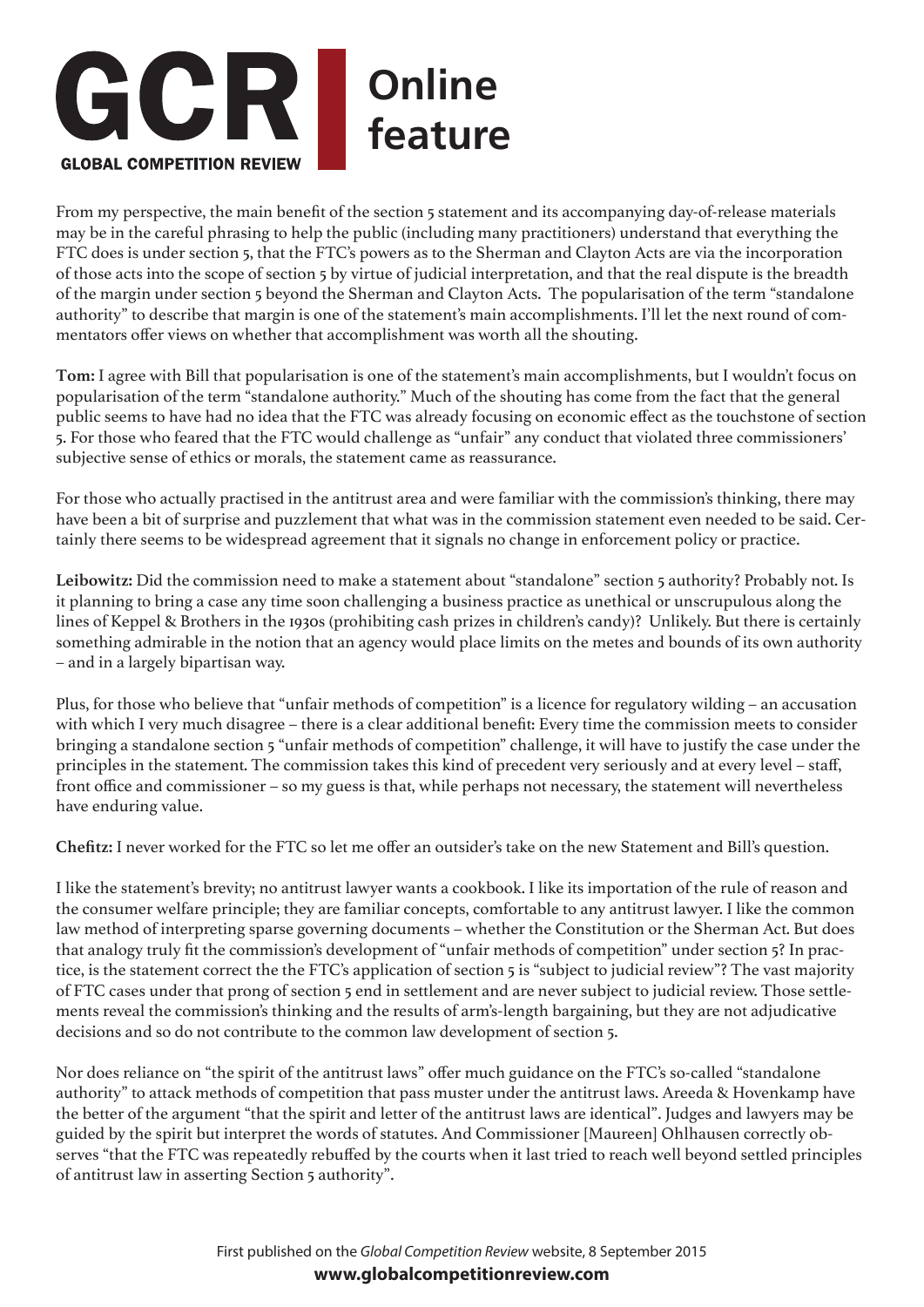

Less clear, to me at least, is the import of the statement's closing comfort that the FTC is less likely to challenge conduct "if enforcement of the Sherman or Clayton Act is sufficient to address [its] competitive harm". If this means the commission won't challenge a practice for which the antitrust laws already provide an established framework, then we can take comfort that we won't see another Intel case challenging conduct that would pass the Brooke Group test for predation. But if this means the FTC will refrain from exercising its "standalone authority" only if the antitrust laws already forbid the conduct, then we may see more administrative overreach. As the Supreme Court made clear in Matsushita and Brooke Group, and as Judge Posner did recently in Text Messaging, over-enforcement may deter procompetitive conduct and result in less competition – not more of it.

**Kimmel:** I think we can all agree the statement represents the art of the possible. While it does not provide detailed guidance, at least it assures that the dialogue at all levels within the commission will be grounded in economics. That's a good statement for the commission to make about its antitrust enforcement principles for the next 100 years.

**Blumenthal:** Let me offer three observations triggered by comments from the others.

First, like Joel, I clearly am missing the significance of the element stating that the commission is unlikely to use standalone authority if Sherman or Clayton would have sufficed. The commission's authority is section 5, and the courts have held for decades that the scope of section 5 includes Sherman and Clayton violations. Why would the commission ever need to assert section 5 standalone authority if section 5 already applies? If we want to clarify ambiguities like that, perhaps there's need for an explanatory statement to the statement.

Second, as to Jon's admiration of the placement of metes and bounds, I'm not sure I see a lot of self-limitation. If this statement had issued at the time of Keppel in the 1930s, or even in the 1970s, it would have advanced the state of the art. But when viewed in the context of current agency enforcement standards and existing case law limiting overexpansive reach, I don't view the statement as particularly novel, comforting, or constraining. Arguably, its opening appeal to spirit and incipiency seeks to reclaim theories and authority that had previously been ceded.

Third, perhaps I'm myopically viewing the statement through the lens of modern enforcement practices, but I don't attach great value to the statement's suggestion that dialogue will be grounded in economics. That a regulator of economic activity would conduct its competition mission by reference to principles of economics is, I suppose, better than the alternative. But I don't think those alternatives were ever realistically on the table, nor were they needed by those who are intervention-minded. There's enough ambiguity, discretion, and flexibility just within the field of economics.

**Tom:** I am pleased to see Joel cite the Areeda treatise. Reading that treatise back in 1978, I was struck by Professor Areeda's advocacy of a lower standard for government injunctive actions as compared with private damage actions, on the ground that government injunctive actions pose far less risk of overdeterrence, because they do not punish past conduct, but simply set the rules of the road for future conduct. I couldn't never understand how one could achieve that result with respect to the Sherman Act, because exactly the same statutory language should apply in both cases. Areeda's position was tailor-made, however, for section 5 of the FTC Act.

As to the statement that the FTC is less likely to challenge conduct "if enforcement of the Sherman or Clayton Act is sufficient to address [its] competitive harm," I think it was only meant to be a promise of analytical clarity. The commission will take pains to avoid "kitchen-sink" complaints that throw in both theories by which section 5 piggybacks on the Sherman and Clayton Acts, and "stand-alone" theories. As the case law develops, we will therefore gain better insight into the circumstances in which the commission is willing to venture beyond the boundaries of the Sherman and Clayton Acts. So it is a plus for guidance, but only in keeping with a common-law approach.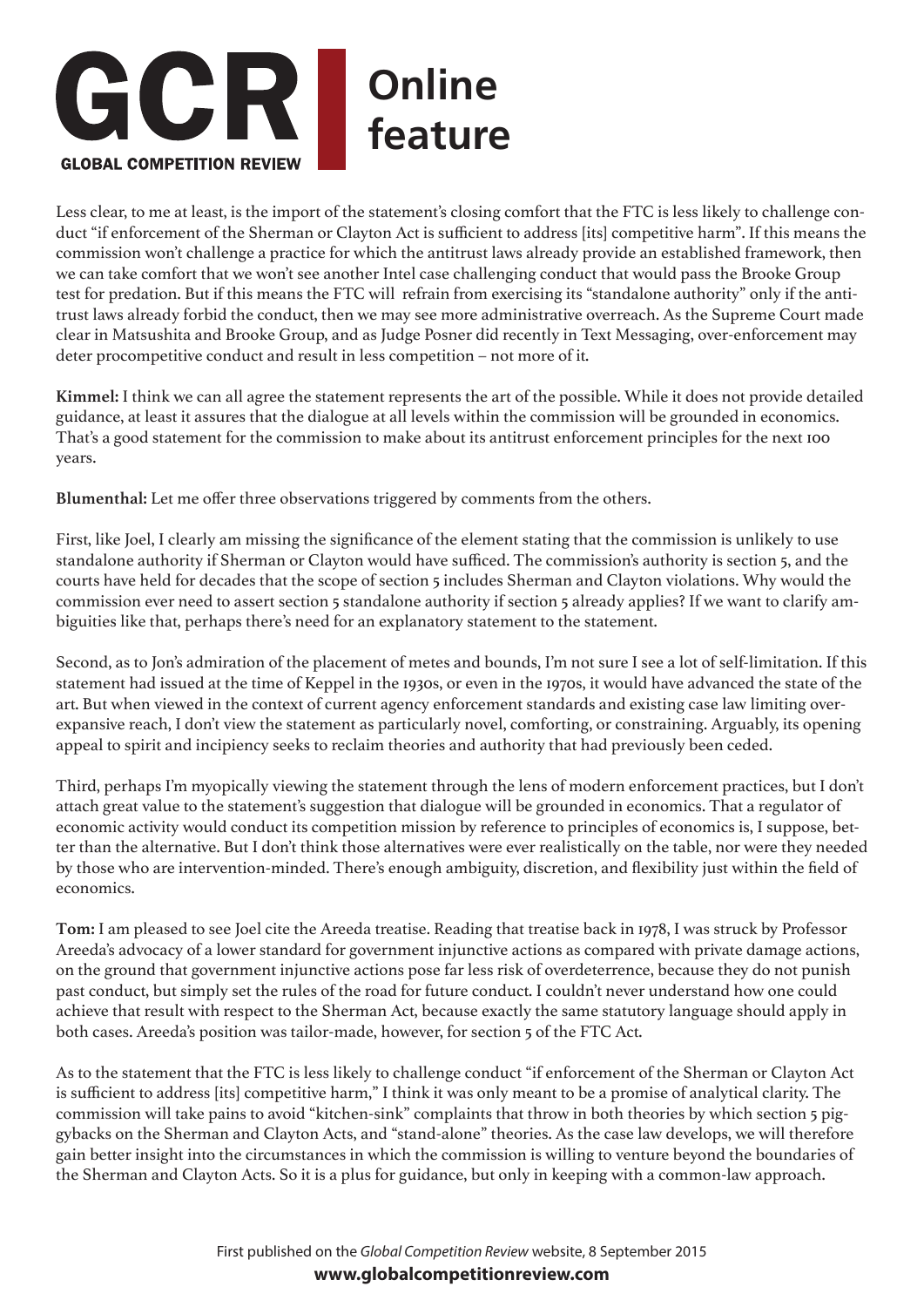

**Blumenthal:** There seems to be at least one area of consensus here – on the advisability of developing section 5 doctrine through a common-law approach. OAG, Ethyl, and Boise Cascade offer some signposts, as does the recent Wyndham decision. I don't think it was ever realistic to expect meaningful, fleshed-out guidelines based on the current state of doctrinal development. But to be clear, that's not intended to advocate a spurt in standalone cases to aid in marking the boundaries. The occasional bolt-from-the-blue lightning strike on unsuspecting business isn't particularly welcome, but as a public policy matter it's a fair price to pay given the substantial burdens and costs of achieving greater specificity on the breadth of the standalone margin.

**Chefitz:** Just kidding here, but a moratorium on settlements wouldn't hurt the common law development of section 5.

**Tom:** Few clients want to be the guinea pig if the FTC is being reasonable, and I would hate to encourage the FTC to be unreasonable merely to get further development in the law. I would much rather accomplish my client's goals without litigation, but I would not hesitate to fight if appropriate.

Before we all get too carried away with consensus on a common-law approach, might I suggest that, like all analogies, it can lead one astray? I do not think that a bolt-from-the-blue lightning strike on an unsuspecting business is either a fair price to pay, or one that we have to pay to get good public policy. An administrative agency is NOT an Article III court, constrained by the Constitution to consider only actual cases and controversies presented to it. And it has many tools available to increase certainty in the law beyond guidelines and policy statements. Consider, for example, the 2006 commentary on the Horizontal Merger Guidelines, which I thought was a real contribution to public understanding of the agencies' thinking, without forcing the agencies to achieve consensus on every conceivable issue that might come before it in the future in that area of law.

All that said, it would be nice if the commission made fuller use of the common-law opportunities that DO come its way, such as through more fully fleshed-out analyses to aid public comment, majority and dissenting statements, and closing statements in matters in which stand-alone section 5 authority is used or considered.

**Kimmel:** Agree or disagree with the outcome, I think the analysis and statements in Google/MMI were pretty thorough! But if I could go back to Bill's earlier comment regarding competitive effects, I disagree that binding standalone section 5 enforcement to an analysis of competitive harm lacks any teeth. Sure, one can tell a lot of stories about competitive effects. But there are decades of federal court precedent, as well as joint FTC/DoJ enforcement guidance, that looks at competitive effects under the Sherman and Clayton Acts.

These developments have tracked developments in economics, particularly with respect to vertical relationships, IP licensing and the role of dynamic competition in consumer welfare. It seems odd to think that a court would look at competitive effects differently under section 5. If a standalone section 5 case is resolved through a settlement, that precedent doesn't bind. That's also the case if the commission settles a case under its interpretation of [Sherman Act] section 2 principles. In my view, expressly linking section 5 to competitive harm imports all the developments in US antitrust law more broadly. The commission has already done that in a variety of documents in recent years, so nothing very new, but here the commission does so expressly in a document intended to define how it views its own authority.

**Tom:** On Google/MMI, there was certainly more explanation than for a typical consent order. Such additional explanation is appropriate for an area of law in as much need of clarification and guidance as stand-alone section 5 enforcement is. The commission is to be commended for that, and especially for taking the public comments seriously enough to modify the order. One might still wish, however, that the majority had more thoroughly engaged the points raised by Commissioner Ohlhausen in her dissent.